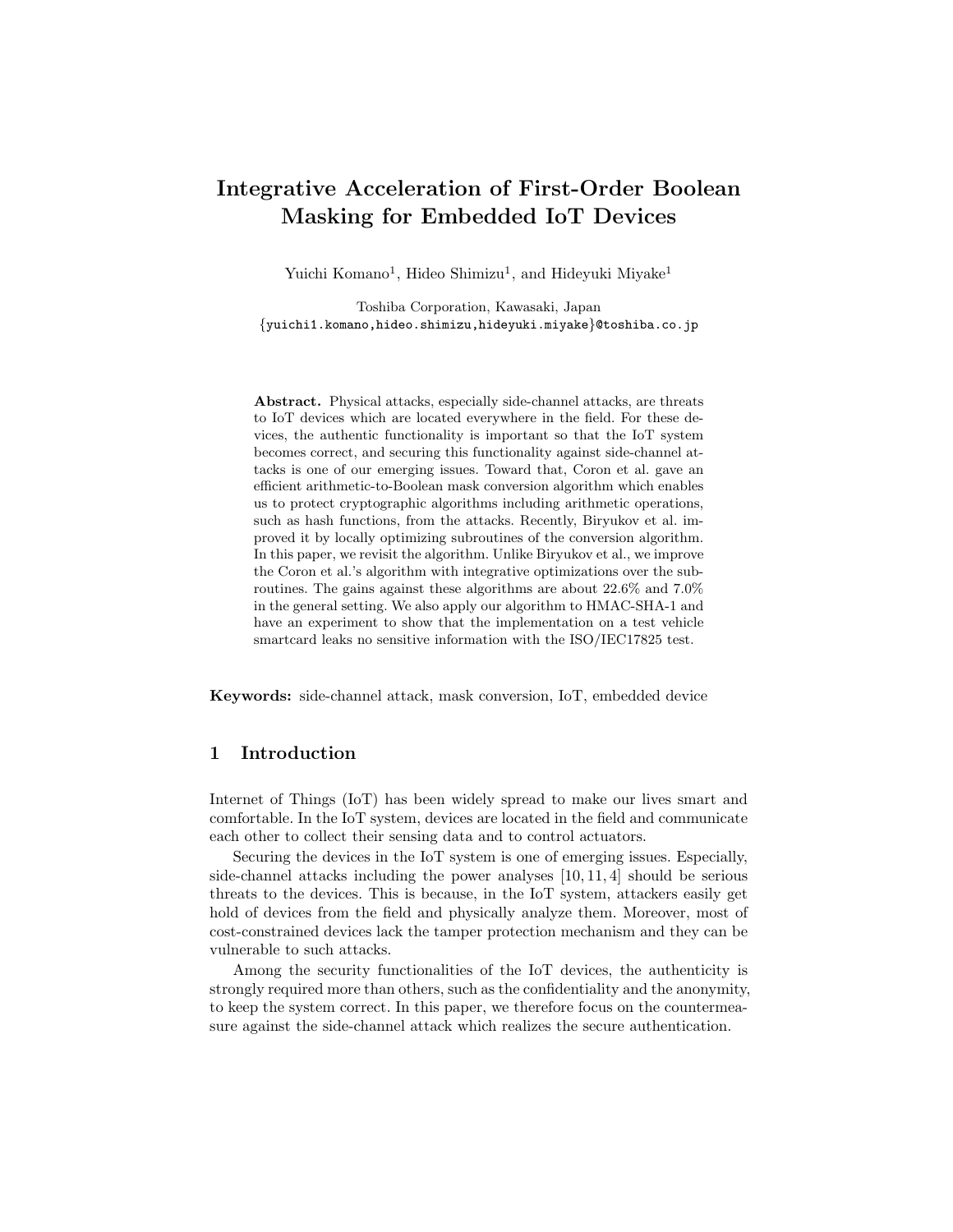#### **1.1 First-Order Boolean and Arithmetic Maskings**

The hash-based message authentication code (HMAC, [2, 18]) is widely used for the authentication. Unlike the block cipher, like AES [17], each of the secure hash algorithms (SHA, [19]) includes arithmetic additions besides Boolean operations. Against the HMAC with SHA, side-channel vulnerabilities have been reported [13, 15, 1].

In order to protect the HMAC against the side-channel attack, both of the Boolean and arithmetic operations should be randomized with different types of masks. Hence, algorithms, converting a Boolean mask to an arithmetic one and vice versa, are required.

Goubin [6] proposed promising conversion algorithms for both directions. Since then, improvements and extensions, such as ones for higher-order masking, have been reported. However, to the best of our knowledge, his Boolean-toarithmetic conversion is the best algorithm with fewer operations, up to now.

Recently, Coron et al. [5] proposed an arithmetic-to-Boolean conversion by changing the basis, an arithmetic addition, of the algorithm. Unlike the previous conversion based on the ripple-carry adder, they revisited the Kogge-Stone carry look-ahead adder [12] to construct a new conversion. With this approach, the amount of computation is dramatically decreased from  $\mathcal{O}(k)$  to  $\mathcal{O}(\log k)$  where *k* is the addition bit size. They also gave a masked addition algorithm which computes, with inputs randomized with Boolean masks, a sum with one of the Boolean masks.

In CARDIS 2017, Biryukov et al. [3] improved the Coron et al.'s masked addition. They searched optimal subroutines called in the Coron et al.'s masked addition in formal manner and applied them to construct an improved masked addition algorithm. They also applied their masked addition algorithm to the lightweight block ciphers, SIMON, SPECK, and RECTANGLE.

In addition to the above two, Schneider et al. [20] discussed an efficient hardware implementation of the conversion. Won and Han [21] modified the Kogge-Stone carry look-ahead adder with a divide and conquer approach.

## **1.2 Our Contributions**

In this paper, we propose improved algorithms of the Coron et al.'s conversion and masked addition algorithms. Biryukov et al. took a bottom-up approach to individually optimize subroutines; however, our approach is integrative. We decrease the number of mask operations beyond the subroutines. Our tricks are to unify the subroutines<sup>1</sup> and to break the symmetry of subroutine calls in iterations.

We succeeded to decrease the coefficient (for  $log_2 k$  in Table 1) in the computational complexity by seven and one against the Coron et al.'s conversion and the Biryukov et al.'s one, respectively. Against the Coron et al.'s algorithm, Biryukov et al.'s one requires fewer numbers of AND and XOR operations

<sup>1</sup> Recently, Jungk et al. [9] also proposed more efficient algorithms independently.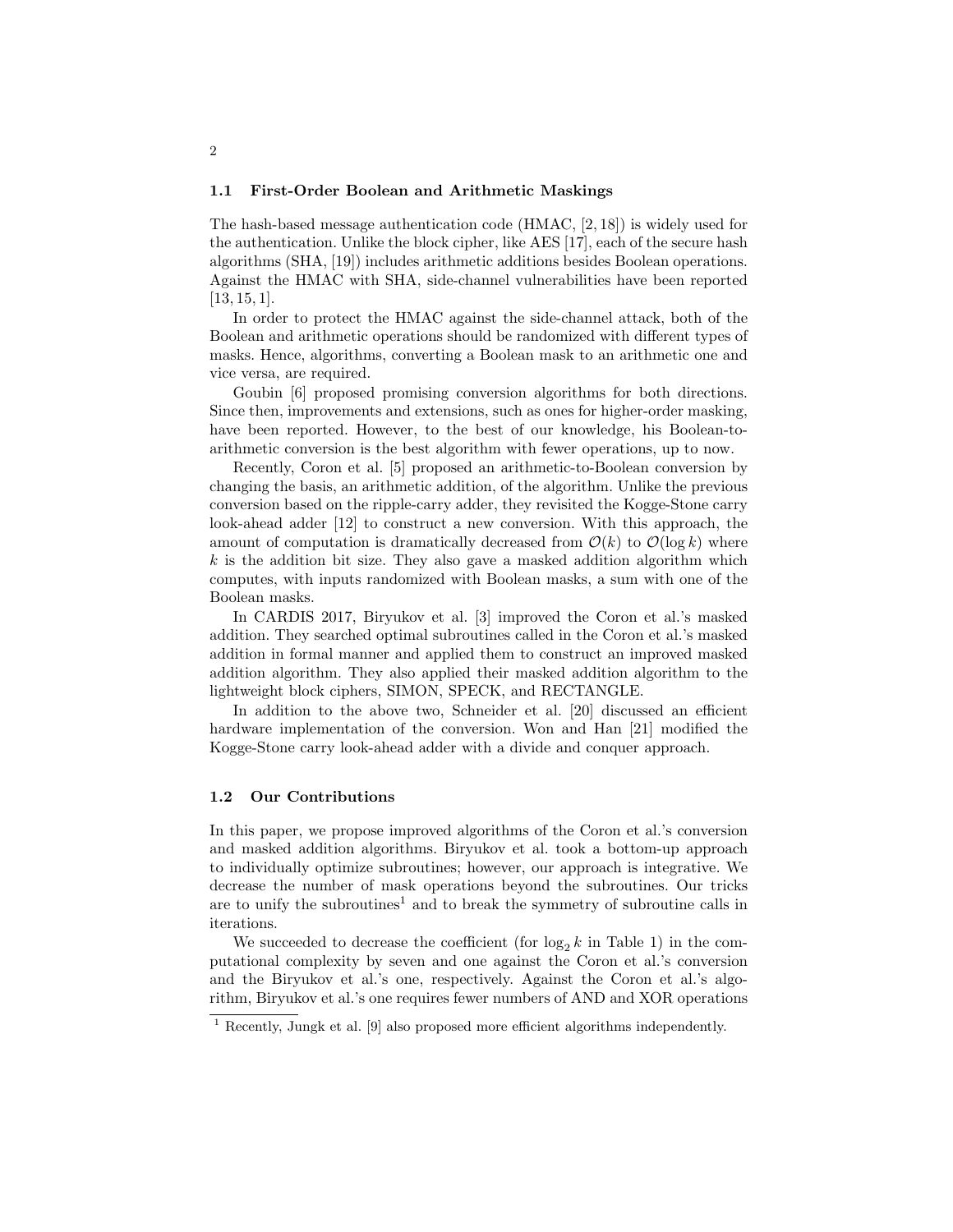whereas it additionally executes the OR (orn) operations. On the other hand, our algorithm focuses to decrease the numbers of XOR operations; and eventually, ours requires fewer operations than both algorithms in total (as shown in Table 2). The gains against the previous conversions are 22*.*6% and 7*.*0% if the size of addition unit is supposed to be  $k = 32$ .

We then applied our conversion algorithm to protect the authentication with HMAC-SHA-1. The gains, on the theoretical numbers of required operations, are still 17*.*1% and 4*.*9% against the HMAC-SHA-1 implementations with previous conversion algorithms (as shown in Table 3). We also developed a software implementation for an IC test vehicle smartcard [7] from Information-technology Promotion Agency (IPA), Japan. In this software, we use the xorshift [14] as a mask generation function. From the power consumption traces measured with the smartcard, the testing method of ISO/IEC 17825 [8] finds no vulnerability which confirms the security of our conversion.

#### **1.3 Organization**

The remaining of this paper is organized as follows. Section 2 reviews the previous works. In Section 3, we explain our strategy and propose our arithmeticto-Boolean conversion and masked addition algorithms. We then check the firstorder security of our algorithm with the IPA test vehicle smartcard in Section 4. Section 5 gives discussions on the detail and the extension of our algorithms. Finally, Section 6 concludes this paper.

## **2 Related Works**

In this section, we review previous works related to the maskings.

#### **2.1 Goubin's Mask Conversion Algorithm [6]**

We recall the Boolean-to-arithmetic conversion algorithm by [6]. From  $x' = x \oplus r$ and *r*, this algorithm efficiently computes  $A = x - r$  as in Algorithm 1. We use this algorithm in our experiments later. In [6], Goubin also proposed a reverse conversion, the arithmetic-to-Boolean conversion, but we omit its detail in this paper.

## **2.2 Coron et al.'s Algorithms [5]**

Coron et al. [5] proposed an efficient arithmetic-to-Boolean conversion applicable to the first-order masking. They took a new approach to construct their conversion by securing the Kogge-Stone carry look-ahead adder [12], although the Goubin's conversion was based on the ripple-carry adder. They also proposed a Kogge-Stone masked addition which, with inputs with Boolean masks, computes a sum with one of the Boolean masks for inputs.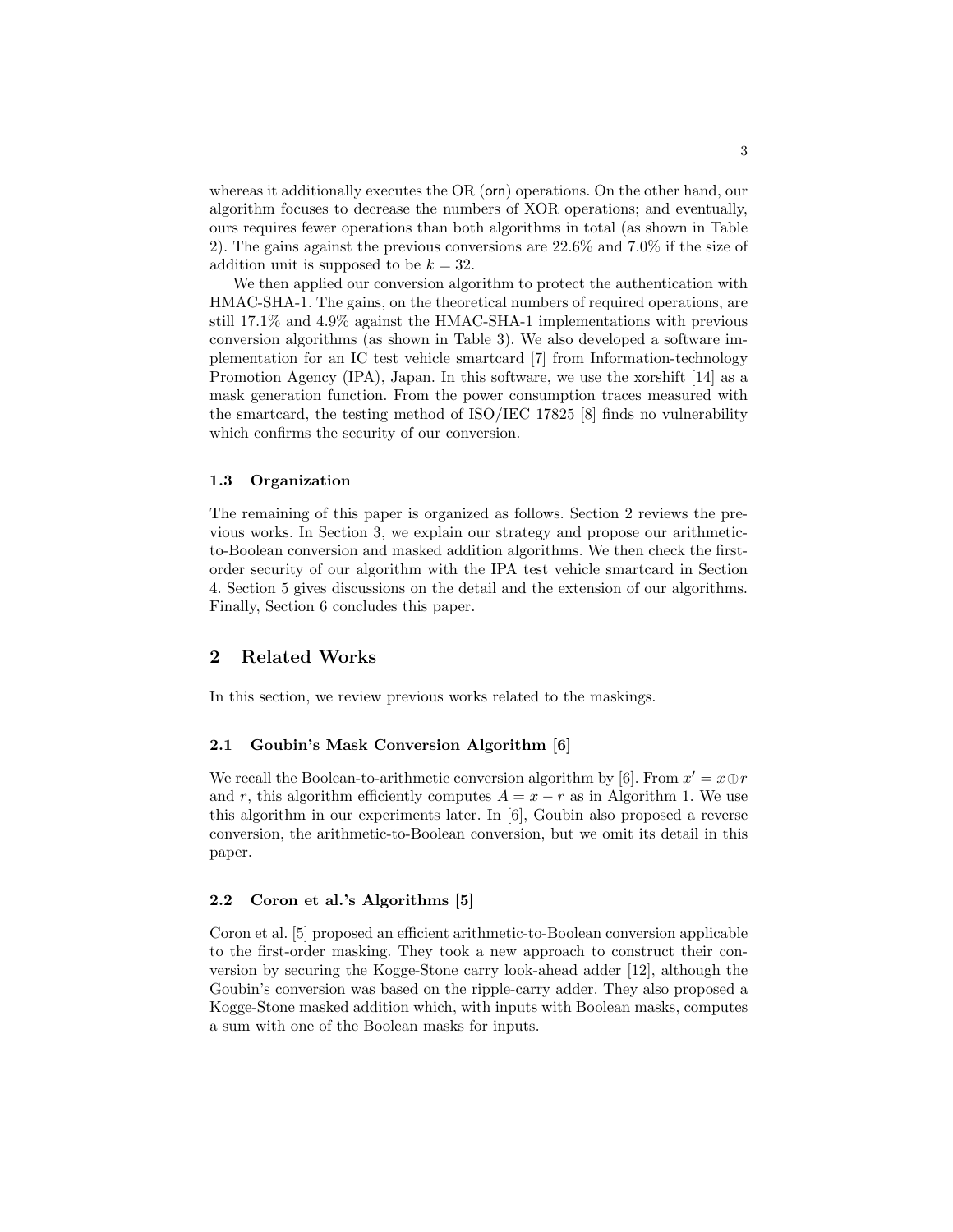**Algorithm 1** Goubin's Boolean-to-arithmetic Conversion Algorithm

**Input:**  $x', r \in \{0, 1\}^k$  such that  $x' = x \oplus r$  for secret  $x \in \{0, 1\}^k$ **Output:**  $A \in \mathbb{F}_{2^k}$  and  $r$  such that  $A = x - r$ 1: *γ ← {*0*,* 1*} k* 2: *t ← x ′ ⊕ γ* 3:  $t \leftarrow t - \gamma$  $4: t \leftarrow t \oplus x'$ 5:  $\gamma = \gamma \oplus r$ 6: *a ← x ′ ⊕ γ* 7:  $a \leftarrow a - \gamma$ 8:  $a \leftarrow a \oplus t$ 9: **return** *a, r*

In [5], they also reported the implementations of HMAC-SHA-1 with firstorder masking with the Kogge-Stone arithmetic-to-Boolean conversion and the Kogge-Stone masked addition. From their result, the implementation with their masked addition is less effective, requiring about 2*.*28 times clock cycles, compared to one with their conversion. Hence, this section only review the Kogge-Stone arithmetic-to-Boolean mask conversion as depicted in Algorithm 2.

Algorithm 2 calls subroutines [5] labeled as SecShift, SecAnd, and SecXor which securely execute operations of Shift, AND, and XOR, respectively, by using masks.

## **2.3 Biryukov et al.'s Masked Addition Algorithm [3]**

Biryukov et al. [3] took a comprehensive approach to search optimal algorithms of subroutines which securely execute operations of AND and OR. They then applied these subroutines to construct improved masked addition and subtraction algorithms.

Algorithm 3 shows the improved masked addition algorithm from [3]. This algorithm calls the improved SecAnd labeled as SecAnd2, and two other subroutines labeled as SecShift2 and SecXor2.

# **3 New Algorithms**

We first explain our strategy to improve the arithmetic-to-Boolean conversion algorithm and the masked addition. We then give our algorithms and compare their efficiencies with ones of the previous algorithms.

#### **3.1 Strategy**

Our approach is to improve the Coron et al.'s algorithm. We have two ideas to enhance this algorithm.

The first one is to decrease the numbers of required masks from three to two, by replacing the third mask (*t* in Algorithm 2) with an XOR of other two masks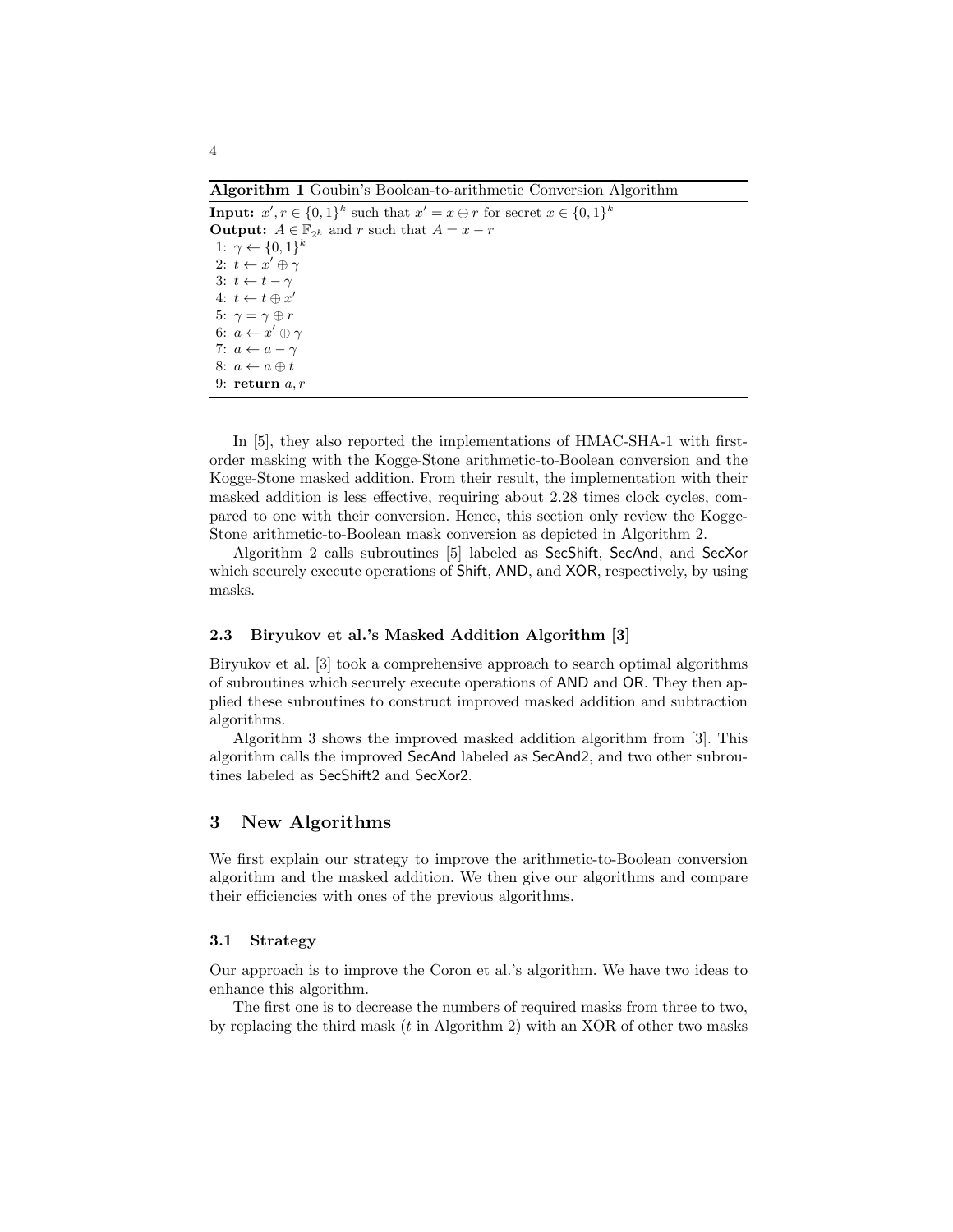**Algorithm 2** Kogge-Stone Arithmetic-to-Boolean Conversion [5]

**Input:**  $A, r \in \{0, 1\}^k$  and  $n = \max(\lceil \log_2(k-1) \rceil, 1)$  such that  $A = x - r \in \mathbb{F}_{2^k}$ **Output:**  $x'$  such that  $x' \oplus r = A + r \mod 2^k$ 1: Let  $s \leftarrow \{0, 1\}^k, t \leftarrow \{0, 1\}^k, u \leftarrow \{0, 1\}^k$ 2:  $P' \leftarrow A \oplus s$  $3: P' \leftarrow P' \oplus r$  $4: G' \leftarrow s \oplus ((A \oplus t) \wedge r)$  $G' \leftarrow G' \oplus (t \wedge r)$ 6: **for** *i* := 1 to *n −* 1 **do** 7: *H* ← SecShift $(G', s, t, 2^{i-1})$ 8:  $U \leftarrow \mathsf{SecAnd}(P', H, s, t, u)$  $G' \leftarrow \mathsf{SecXor}(G', U, u)$ 10:  $H \leftarrow \mathsf{SecShift}(P', s, t, 2^{i-1})$ 11: *P*  $\mathcal{C} \leftarrow \mathsf{SecAnd}(P',H,s,t,u)$ 12: *P*  $\prime$   $\leftarrow$   $P' \oplus s$ 13: *P*  $\prime \leftarrow P' \oplus u$ 14: **end for** 15: *H* ← SecShift $(G', s, t, 2^{n-1})$ 16:  $U$  ← SecAnd $(P', H, s, t, u)$ 17:  $G' \leftarrow \mathsf{SecXor}(G', U, u)$ 18:  $x' \leftarrow A \oplus 2G'$ 19:  $x' \leftarrow x' \oplus 2s$ 20: **return** *x ′*

(as in the second line in Algorithm 5). This replacement degrades the level of higher-order security by one; however, masking an internal variable with one of two independent masks and their XOR value is enough to ensure the first-order security. This replacement decreases not only the number of masks itself but also that of XOR operations (for Steps 12 and 13 in Algorithm 2, etc.).

The second one is to decrease the number of re-masking operations within subroutines. In their algorithm, SecShift is followed by SecAnd. In each of SecShift and SecAnd, XOR operations are executed in order for the output to be masked with a certain mask. Our second idea is to remove the operations for re-masking by integrating these two subroutines (named SecShiftAnd in Algorithm 4).

In addition to above two, we also change the initialization steps (Steps 3 to 5 in Algorithm 2) to decrease the number of XOR operations (with input *A*).

Although our ideas seem to naturally lead an improved algorithm, unfortunately, it is incorrect. This is because, by reducing the number of independent masks, we have to use the mask in different order from the original algorithm so that masks are uncanceled. As seen in the next subsection, we prepare two sequences of operations (Steps 8 to 11 and 13 to 15, *etc.*) to keep the internal variables being masked throughout the conversion.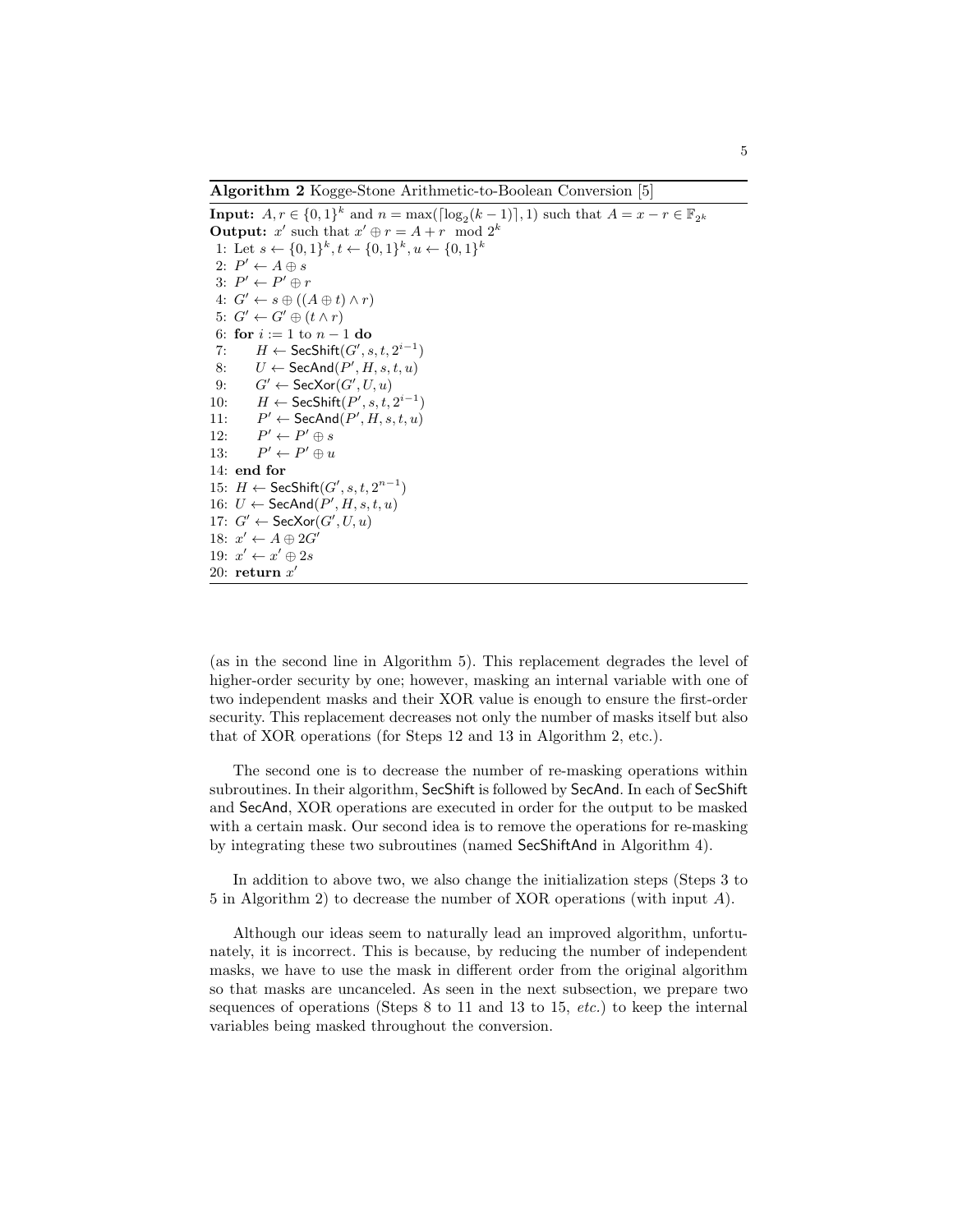**Algorithm 3** Biryukov et al.'s Masked Addition Algorithm [3]

**Input:**  $x_1, x_2, y_1, y_2 \in \{0, 1\}^k$  and  $n = \max(\lceil \log_2(k-1) \rceil, 1)$  such that  $x = x_1 \oplus x_2$ and  $y = y_1 \oplus y_2$ **Output:**  $z_1, z_2$  such that  $z = z_1 \oplus z_2 = (x + y) \mod 2^k$ 1:  $p_1, p_2$  ← SecXor2( $x_1, x_2, y_1, y_2$ ) 2: *g*1*, g*<sup>2</sup> *←* SecAnd2(*x*1*, x*2*, y*1*, y*2) 3:  $g_1, g_2$  ←  $((g_1 ⊕ x_2) ⊕ g_2, x_2)$ 4: **for** *i* := 1 to *n −* 1 **do** 5: *h*<sub>1</sub>, *h*<sub>2</sub> ← SecShift2( $g_1, g_2, 2^{i-1}$ ) 6: *u*1*, u*<sup>2</sup> *←* SecAnd2(*p*1*, p*2*, h*1*, h*2) 7: *g*1*, g*<sup>2</sup> *←* SecXor2(*g*1*, g*2*, u*1*, u*2) 8: *h*<sub>1</sub>, *h*<sub>2</sub> ← SecShift2(*p*<sub>1</sub>, *p*<sub>,</sub>2<sup>*i*−1</sup>) 9:  $h_1, h_2 \leftarrow ((h_1 ⊕ x_2) ⊕ h_2, x_2)$ 10:  $p_1, p_2 \leftarrow \text{SecAnd2}(p_1, p_2, h_1, h_2)$ 11:  $p_1, p_2 \leftarrow ((p_1 \oplus y_2) \oplus p_2, y_2)$ 12: **end for** 13:  $h_1, h_2$  ← SecShift2 $(g_1, g_1, 2^{n-1})$ 14:  $u_1, u_2$  ← SecAnd2( $p_1, p_2, h_1, h_2$ ) 15: *g*1*, g*<sup>2</sup> *←* SecXor2(*g*1*, g*2*, u*1*, u*2) 16:  $z_1, z_2$  ← SecXor2( $y_1, y_2, x_1, x_2$ ) 17: *z*1*, z*<sup>2</sup> *←* (*z*<sup>1</sup> *⊕* 2*g*1*, z*<sup>2</sup> *⊕* 2*g*2) 18: **return** *z*1*, z*<sup>2</sup>

## **3.2 Algorithms**

As mentioned, we introduce a combined subroutine SecShiftAnd to accelerate the conversion. Algorithm 4 gives its procedure, which is naturally derived by combining SecShift and SecAnd of [5] without the XOR operations in SecShift.

**Algorithm 4** SecShiftAnd

**Input:**  $x'_1, s_1, j, x'_2, s_2, u$  such that  $x'_i, s_i, u \in \{0, 1\}^k$  and  $j \in \mathbb{Z}$  where  $x'_i = x_i \oplus s_i$ **Output:**  $z'$  such that  $z' = ((x_1 \lt \lt j) \wedge x_2) \oplus u$ 1: *y* ← *x*<sup>'</sup><sub>1</sub><<*j* 2:  $s' \leftarrow s_1 \ll s_j$ 3:  $z' \leftarrow u \oplus (x_2' \land y)$  $4: z' \leftarrow z' \oplus (x_2' \wedge s')$  $5: z' \leftarrow z' \oplus (s_2 \wedge y)$  $6: z' \leftarrow z' \oplus (s_2 \wedge s')$ 7: **return** *z ′*

We then give our conversion in Algorithm 5. As mentioned in the previous subsection, we use two sequences of operations to be selectively used by the conditions of *i* (loop counter) and *n*. Note that these conditions are public and the branches leak no sensitive information of the internal variables.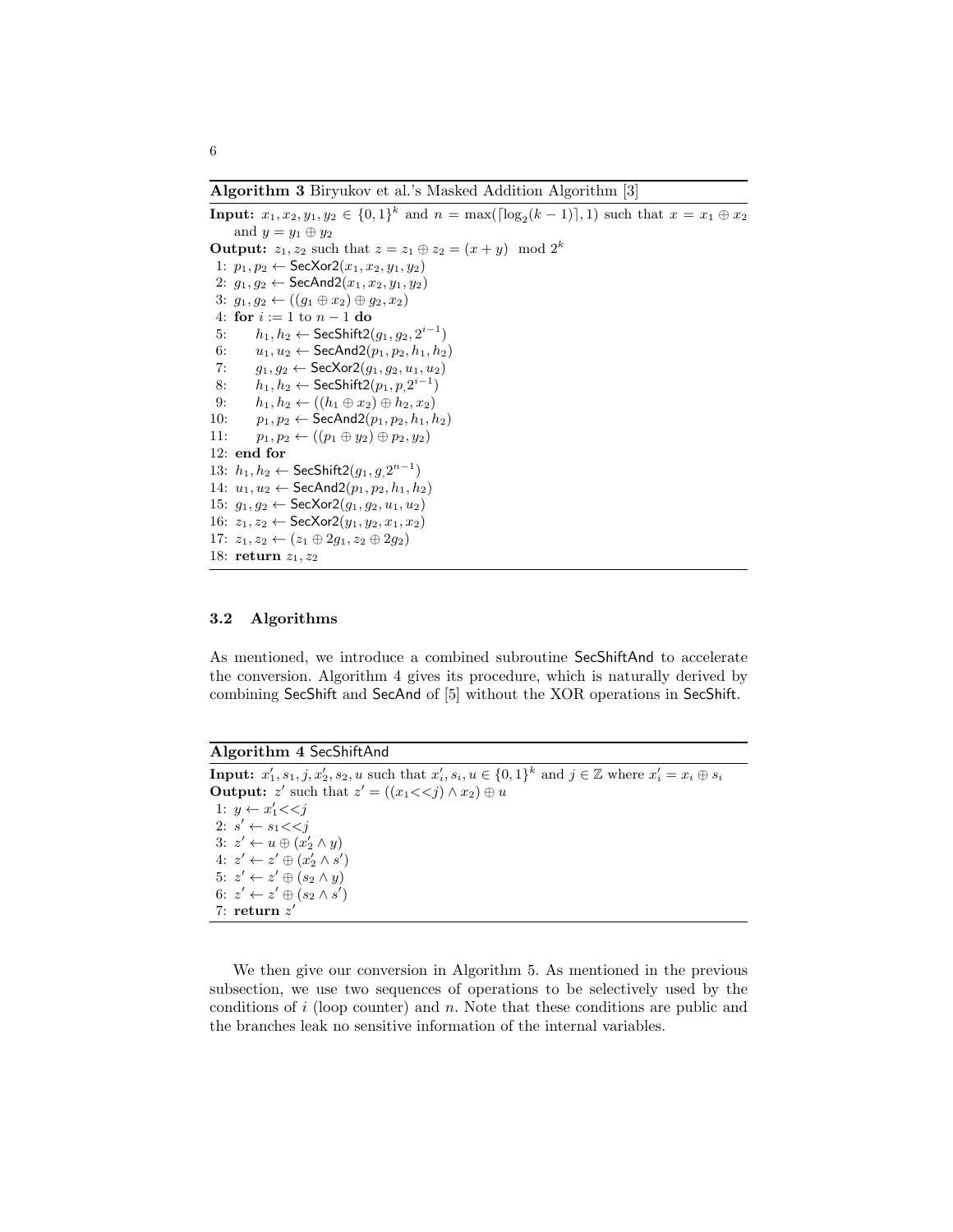**Algorithm 5** Our Arithmetic-to-Boolean Conversion

**Input:**  $A, r \in \{0, 1\}^k$  and  $n = \max(\lceil \log_2(k-1) \rceil, 1)$  such that  $A = x - r \in \mathbb{F}_{2^k}$ **Output:**  $x'$  such that  $x' \oplus r = A + r \mod 2^k$ 1:  $s, u \leftarrow \{0, 1\}^k$ 2:  $t \leftarrow s \oplus u$  $3: P' \leftarrow A \oplus s$  $4: G' \leftarrow t \oplus (P' \wedge r)$  $5: G' \leftarrow G' \oplus (s \wedge r)$  $6: P' \leftarrow P' \oplus r$ 7: **for** *i* := 1 to *n −* 1 **do** 8: **if** *i* is odd **then** 9:  $U \leftarrow \mathsf{SecShiftAnd}(G', t, 2^{i-1}, P', s, u)$ 10: *G*  $\prime \leftarrow G' \oplus U$ 11: *P ′ ←* SecShiftAnd(*P ′ , s,* 2 *i−*1 *, P′ , s, t*) 12: **else** 13:  $U \leftarrow \mathsf{SecShiftAnd}(G', s, 2^{i-1}, P', t, u)$ 14: *G*  $\prime \leftarrow G' \oplus U$ 15: *P*  $\mathcal{C}$  ← SecShiftAnd $(P', t, 2^{i-1}, P', t, s)$ 16: **end if** 17: **end for** 18: **if** *n* is odd **then** 19:  $U \leftarrow \mathsf{SecShiftAnd}(G', t, 2^{n-1}, P', s, u)$ 20: **else** 21: *U* ← SecShiftAnd( $G'$ , s,  $2^{n-1}$ ,  $P'$ ,  $t$ ,  $u$ ) 22: **end if** 23:  $G' \leftarrow G' \oplus U$  $24: x' \leftarrow A \oplus 2G'$ 25: **if** *n* is odd **then** 26: *x*  $\prime \leftarrow x' \oplus 2s$ 27: **else** 28: *x ′ ← x ′ ⊕* 2*t* 29: **end if** 30: **return** *x ′*

#### **3.3 Comparison with Previous Algorithms**

Let us compare our algorithm with the previous ones. Table 1 summarizes the numbers of operations required in each algorithm. In [3], Biryukov et al. gave, not an arithmetic-to-Boolean algorithm, but the masked addition and subtraction algorithms. From their masked addition algorithm, an arithmetic-to-Boolean conversion algorithm are naturally derived, which we call the Biryukov et al.'s conversion algorithm. We give its detail as Algorithm 7 in Appendix A.

This table shows that our conversion and addition algorithms require fewer cycles compared to previous ones. For example, the gains of our conversion algorithm against the Coron et al.'s and Biryukov et at.'s ones, for *k* = 32, are 31 (*≈* 22*.*6%) and 8 (*≈* 7*.*0%), respectively.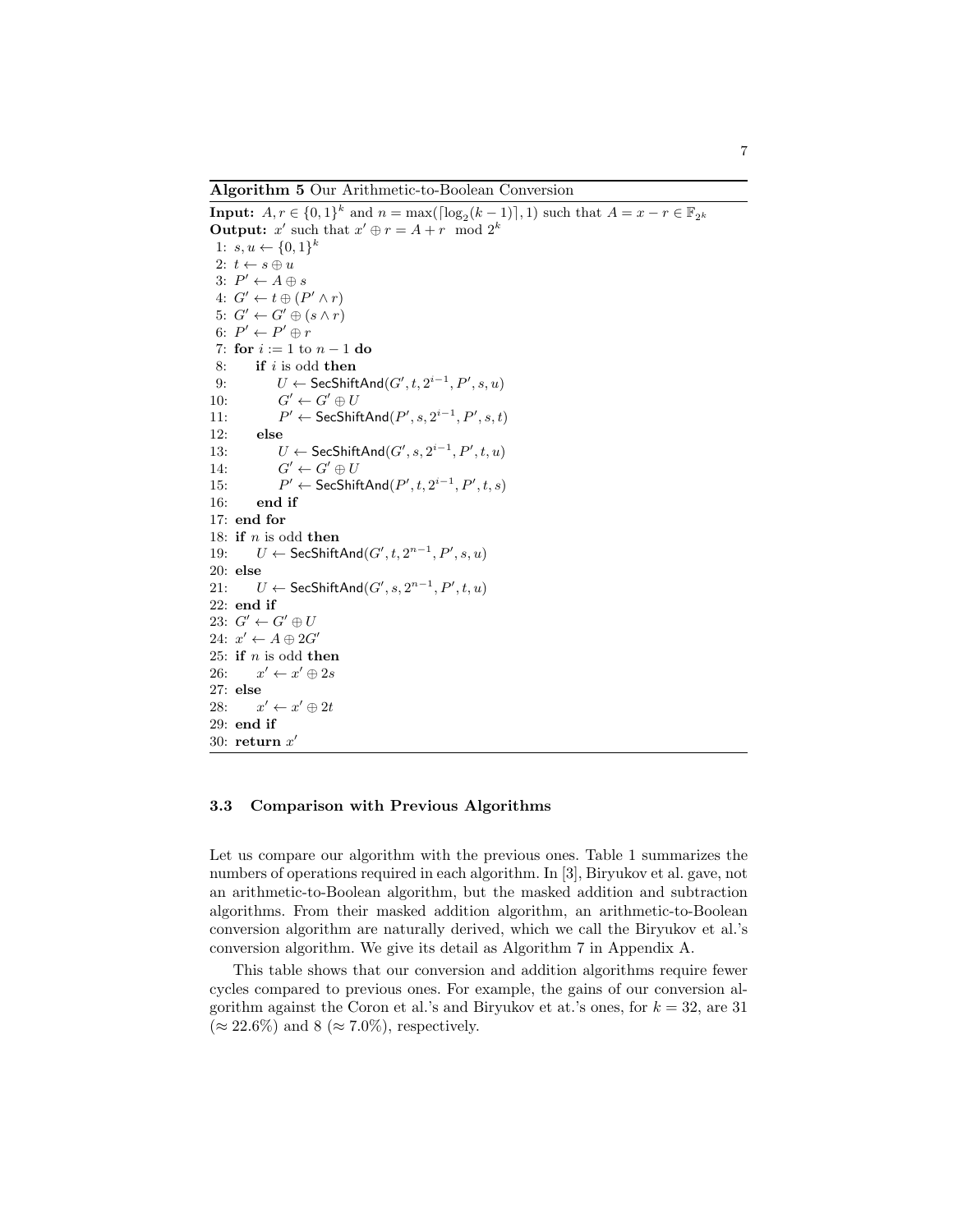**Algorithm 6** Our Masked Addition Algorithm

```
Input: x', y', r, s \in \{0, 1\}^k and n = \max([\log_2(k-1)], 1) such that x' = x \oplus r and
     y' = y \oplus sOutput: z' such that z \oplus r = x + y \mod 2^k1: u \leftarrow \{0, 1\}^k2: t \leftarrow s \oplus u3: z' \leftarrow x' \oplus y'4: P' \leftarrow z' \oplus r5: z' \leftarrow z' \oplus s'6: G' \leftarrow \mathsf{SecAnd}(x', y', s, r, t)7: for i := 1 to n − 1 do
 8: if i is even then
 9: U \leftarrow \mathsf{SecShiftAnd}(G', t, 2^{i-1}, P', s, u)10: G
                 \prime' \leftarrow G' \oplus U11: P
                 ′ ← SecShiftAnd(P
′
, s, 2
i−1
, P′
, s, u)
12: else
13: U \leftarrow \mathsf{SecShiftAnd}(G', s, 2^{i-1}, P', t, u)14: G
                 \prime \leftarrow G' \oplus U15: P
                 ' ← SecShiftAnd(P', t, 2^{i-1}, P', t, s)16: end if
17: end for
18: if n is even then
19: U ← SecShiftAnd(G', t, 2^{n-1}, P', s, u)
20: else
21: U ← SecShiftAnd(G', s, 2^{n-1}, P', t, u)
22: end if
23: G' \leftarrow G' \oplus U24: z' \leftarrow z' \oplus 2G'25: if n is even then
26: z
           \prime \leftarrow z' \oplus 2s27: else
28: z
           \prime \leftarrow z' \oplus 2t29: end if
30: return z
′
```
Let us check the detail of the conversion algorithm. Table 2 summarizes the number of operations required in each algorithm for  $k = 32$ . Compared to the Coron et al.'s conversion algorithm, although the Biryukov et al.'s one additionally requires 20 orn operations, it decreases the numbers for and and eor operations. In total, the gain is 23.

Our conversion algorithm, on the other hand, decreases the number of operations (only) for eor by 31 from the Coron et al.'s one. The gain is enough large to compensate the overhead on and operation against the Biryukov et al.'s one.

8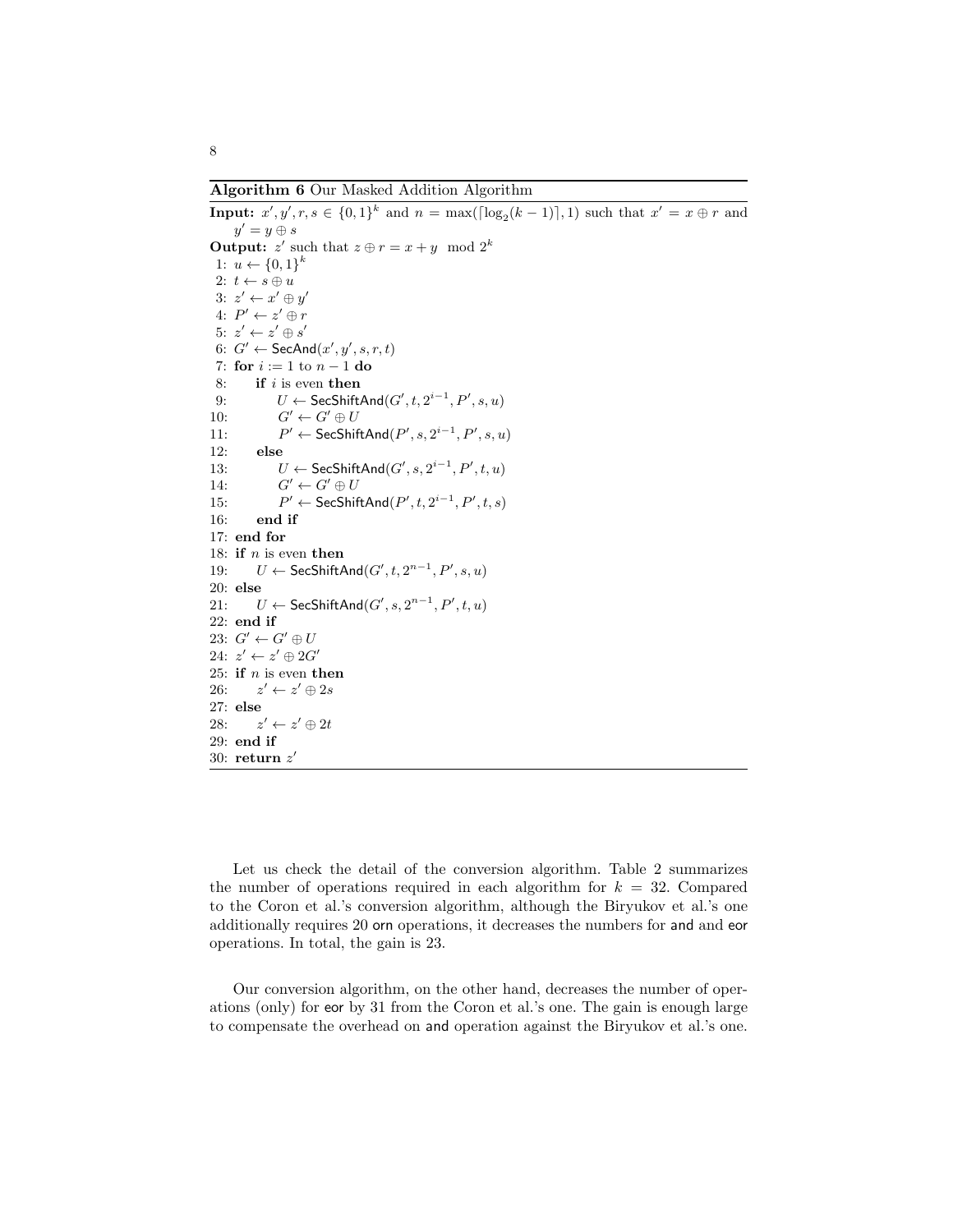| Algorithm                    |                |    |     |     | $\vert \text{rand} \vert k = 8 \vert k = 16 \vert k = 32 \vert k = 64 \vert$ |                          |
|------------------------------|----------------|----|-----|-----|------------------------------------------------------------------------------|--------------------------|
| Coron et al.'s conversion    | 3              | 81 | 109 | 137 | 165                                                                          | $  28 \log_2 k - 3  $    |
| Biryukov et al.'s conversion | $\overline{2}$ | 70 | 92  | 114 | 136                                                                          | $22\log_2 k + 4$         |
| Our conversion               | 2              | 64 | 85  | 106 | 127                                                                          | $  21\log_2 k + 1  $     |
| Coron et al.'s addition      | 2              | 88 | 116 | 144 | 172                                                                          | $\sqrt{28 \log_2 k + 4}$ |
| Biryukov et al.'s addition   |                | 70 | 92  | 114 | 136                                                                          | $  22\log_2 k + 4  $     |
| Our addition                 |                | 69 | 90  | 111 | 132                                                                          | $\sqrt{21 \log_2 k + 6}$ |

**Table 1.** Number of operations in each algorithm

| Algorithm                                                    |    |  | $\ \text{and} \text{orn} \text{sft} \text{eor}\ \text{total}\ $            |
|--------------------------------------------------------------|----|--|----------------------------------------------------------------------------|
| Coron et al.'s conversion                                    |    |  | $\parallel$ 38 $\parallel$ 0 $\parallel$ 20 $\parallel$ 79 $\parallel$ 137 |
| Biryukov et al.'s conversion 20   20   20   $\frac{54}{114}$ |    |  |                                                                            |
| Our conversion                                               | 38 |  | 20 48  106                                                                 |

**Table 2.** Number of operations in each algorithm for  $k = 32$  (in detail)

## **4 Experiments**

We apply our conversion algorithm to give a first-order secure implementation of HMAC-SHA-1. In considering the Coron et al.'s result, we implement it, *not with the masked addition*, but with Goubin's Boolean-to-arithmetic conversion algorithm and ours. Namely, internal values of (HMAC-)SHA-1 is basically randomized with a first order Boolean mask. In each round operation, we use the rapid Goubin's algorithm to convert inputs with arithmetic masks suitable for additions, and our algorithm *once* to convert the summation back to the data with a Boolean mask.

## **4.1 Equipments**

We developed a software for HMAC-SHA-1 [2, 18, 19] with MDK-lite for Windows, version 5.24.1. The C code was compiled with armcc v5.06 update 5 (build 528) using the O3 optimization to generate an assembly code. We then checked the assembly code not to remove the masking and reverted the code to retrieve the masking back in the assemble level. Finally, the assembly code was compiled with armasm v5.06 update 5 (build 528) to generate a binary code.

We then downloaded the binary code into an IC test vehicle smartcard [7] from Information-technology Promotion Agency (IPA), Japan. This smartcard includes the ARM7 based SC100 with 28MHz system clock, the 512KB flash memory and the 18KB RAM. The interface follows the ISO7816-3 with  $T=0$ .

We measured power consumption traces from the smartcard with the SASEBO-W board [16] and the digital oscilloscope LECROY WavePro715Zi. We controlled the SASEBO-W board, with external 2.5V power supply and 3.57MHz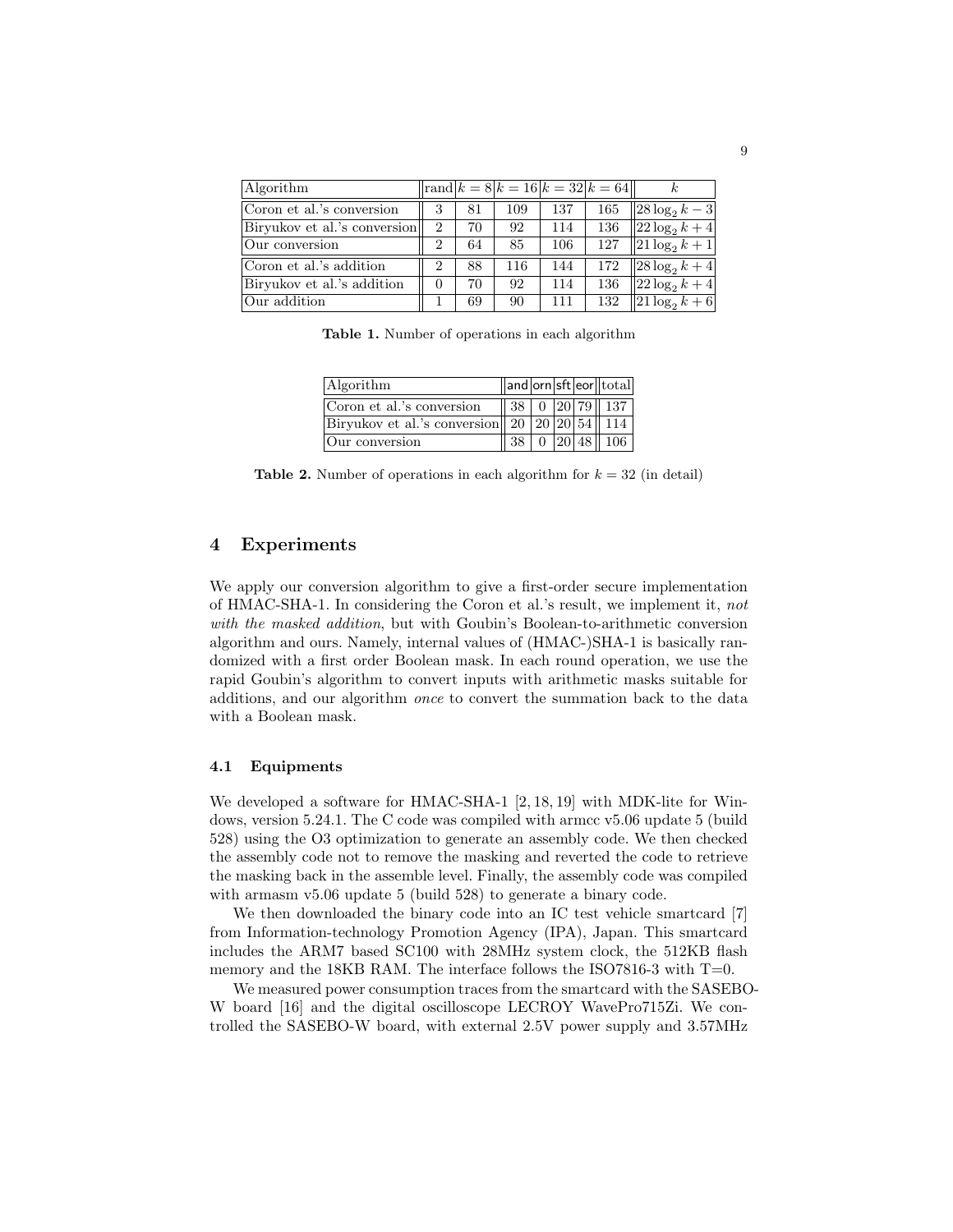frequency, from a Windows based laptop PC to run the smartcard. We acquired power consumption traces using the oscilloscope with 1G Samples/s.

## **4.2 Implementation of HMAC-SHA-1**

**Prototype with Python:** Before implementing with C, we first implemented HMAC-SHA-1 with Python from scratch. Table 3 summarizes the number of randomnesses and operations required for HMAC-SHA-1 with each algorithm. For the latter, we count the operations of add, sub, and, or, eor, orr (only for the Biryukov et al.'s conversion), shift, and rot which are supposed to be executed in one clock cycle with ARM processor.

| Implementation                    |    | $\ \text{trand} \,\,\text{fops} $ ratio |  |
|-----------------------------------|----|-----------------------------------------|--|
| Without countermeasure            |    | 4,004                                   |  |
| With Coron et al.'s conversion    |    | 313 63,358 15.82                        |  |
| With Biryukov et al.'s conversion | 72 | $\overline{3,173 13.78}$                |  |
| With our conversion               | 72 | $\overline{52,493 13.11}$               |  |

**Table 3.** Numbers of randomnesses and operations required for HMAC-SHA-1 with Python

From this table, the implementations of HMAC-SHA-1 with a first-order masking require more than tenfold operations compared to the one without any countermeasure. Among those with a first-order masking, our conversion leads the fast implementation. The gains against those with the Coron et al.'s and Biryukov et al.'s algorithms are  $10,865 \approx 17.1\%$  and  $2,680 \approx 4.9\%$ , respectively.

As for the randomness, implementations with Biryukov et al.'s conversion and ours require 72 masks: 5 masks for the initial five words in each two hashes (subtotal 10), 16 ones for the sixteen words to each three blocks (subtotal 48), 11 ones for the remaining block (the first five words out of sixteen ones, which is an output of the inner hash, are already masked), one for the Boolean-to-arithmetic conversion, and two for the arithmetic-to-Boolean conversion.

**C implementation for IPA Test Vehicle Smartcard:** We then implemented HMAC-SHA-1, in C with assembly modification, with/without a countermeasure. In the implementations with countermeasures, the masks are generated by xorshift [14] with a random seed. Table 4 summarizes the numbers of cycles required for HMAC-SHA-1 in the test vehicle smartcard.

In this table, "opt0" means implementations where they are masked throughout the 80 rounds, but two results of SHA-1 compressions for the fixed keys are pre-computed. "opt1" and "opt2" mean optimized implementations where internal values in 40 and 60 middle rounds of SHA-1 are unmasked, respectively. The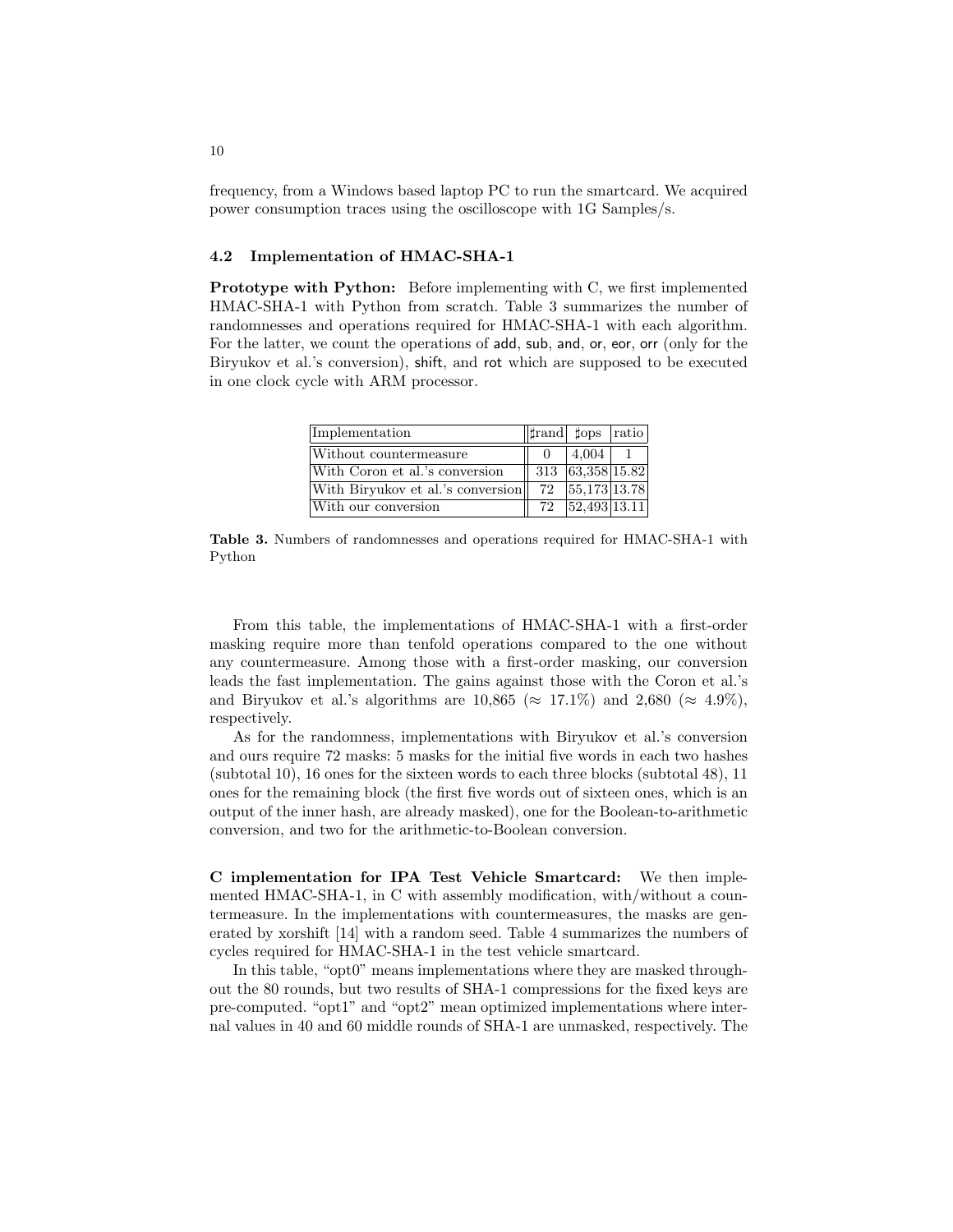| Implementation                                                | $ $ tcycles $ $ ratio |    |
|---------------------------------------------------------------|-----------------------|----|
| Without countermeasure                                        | 12,391                | -1 |
| With Coron et al.'s conversion (opt0)                         | $68,711$   $5.55$     |    |
| With Biryukov et al.'s conversion (opt0)                      | 66,344 5.35           |    |
| With our conversion (opt0)                                    | $63,546$ 5.13         |    |
| With Coron et al.'s conversion (opt1)                         | $41,914$ 3.38         |    |
| With Biryukov et al.'s conversion $(\text{opt1})$ 40,913 3.30 |                       |    |
| With our conversion (opt1)                                    | $39,471$ 3.19         |    |
| With Coron et al.'s conversion (opt2)                         | $29,150$   $2.35$     |    |
| With Biryukov et al.'s conversion (opt2)                      | 28,629 2.31           |    |
| With our conversion (opt2)                                    | $27,862$ 2.25         |    |

**Table 4.** Number of cycles required for HMAC-SHA-1 in IPA test vehicle smartcard

implementations with the "opt0" countermeasure require more than five times cycles compared to one without a countermeasure. If two hashes for the fixed keys are not precomputed, they should be tenfold as in Table 3. Compared to those with Coron et al.'s conversion, our gains are  $5,165 \approx 7.5\%$ , "opt0"), 2,443 (*≈* 5*.*8%, "opt1"), and 1,288 (*≈* 4*.*4%, "opt2"), respectively. Compared to those with Biryukov et al.'s conversion, our gains are  $2,798 \approx 4.2\%$ , "opt0"), 1,442 (*≈* 3*.*5%, "opt1"), and 767 (*≈* 2*.*7%, "opt2"), respectively.

Table 5 summarized the code sizes of C implementations. From the table, our algorithm leads the smallest code.

| Implementation                           | $\vert$ size (byte) $\vert$ |
|------------------------------------------|-----------------------------|
| With Coron et al.'s conversion (opt2)    | 2,780                       |
| With Biryukov et al.'s conversion (opt2) | 2,700                       |
| With our conversion (opt2)               | 2,640                       |

**Table 5.** Code sizes for HMAC-SHA-1 in IPA test vehicle smartcard

## **4.3 Test for the First-Order Side-Channel Leakage**

We implemented a software of HMAC-SHA-1 with our conversion (opt2) on the test vehicle smartcard and acquired 100,000 power consumption traces, as specified for the security level 4 in ISO/IEC 17825 [8], with a fixed key and random inputs.

HMAC-SHA-1, with a key *key* and a message msg, computes shal((*key*  $\oplus$  $\langle \text{opad} \rangle$ ||sha1((*key* $\oplus$ *ipad*)||*msg*)), where *ipad* and *opad* are the constants 0x3636 · · · 36 and  $0 \times 5c5c \cdots 5c$ , respectively. As explained, in each shal computations, the compression of first block with the fixed key is precomputed. Our software computes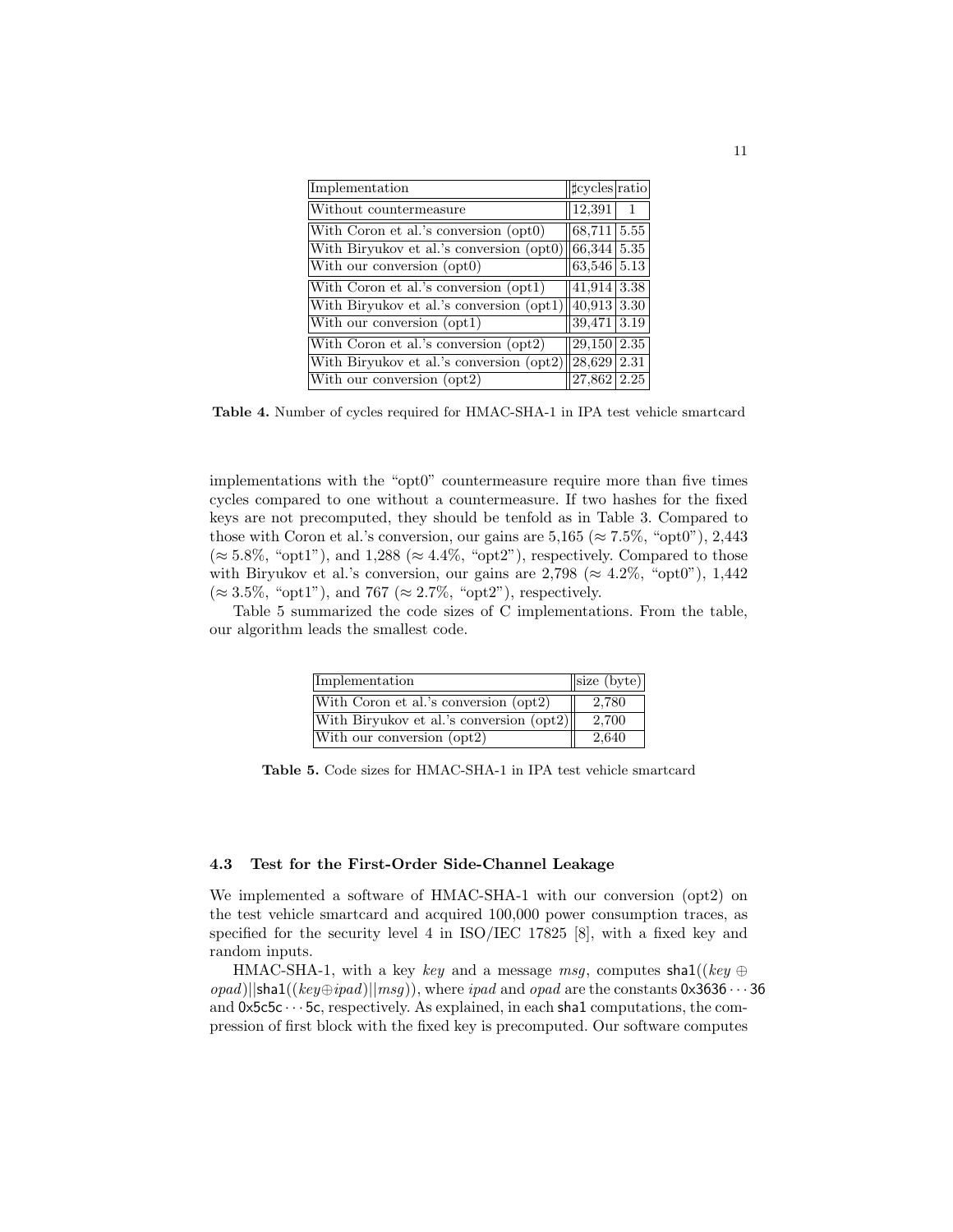the compression of the second block with *msg* in the inner hash, using the compression of the first block as an initial vector. We regard the output of first round in the second compression with *msg* as an attack target.



**Fig. 1.** Average traces for sha1( $msg$ ) with IV= sha1( $key \oplus ipad$ )

Figure 1 depicts the average traces of 1,000 first power consumption traces, where its horizontal and vertical axes represent time and power consumption (in voltage), respectively. The iterations of rounds are observed as specified in this figure. From each trace, we extract a subtrace for the first round by removing a random delay in the processing time for synchronization.

We divided the 100,000 traces into two groups by the first byte of the target, whether its Hamming weight is more than 16 or less than 16. We then applied the test from ISO/IEC 17825 [8]. The graph in Figure 2 shows the result, where its horizontal and vertical axes represent time and T-value, respectively. In this figure, there is no point which exceeds the threshold 4.5 (less than  $\pm 0.5$ ) and we concludes that our conversion protect HMAC-SHA-1 from the first-order attack.



**Fig. 2.** ISO/IEC 17825 tests for our target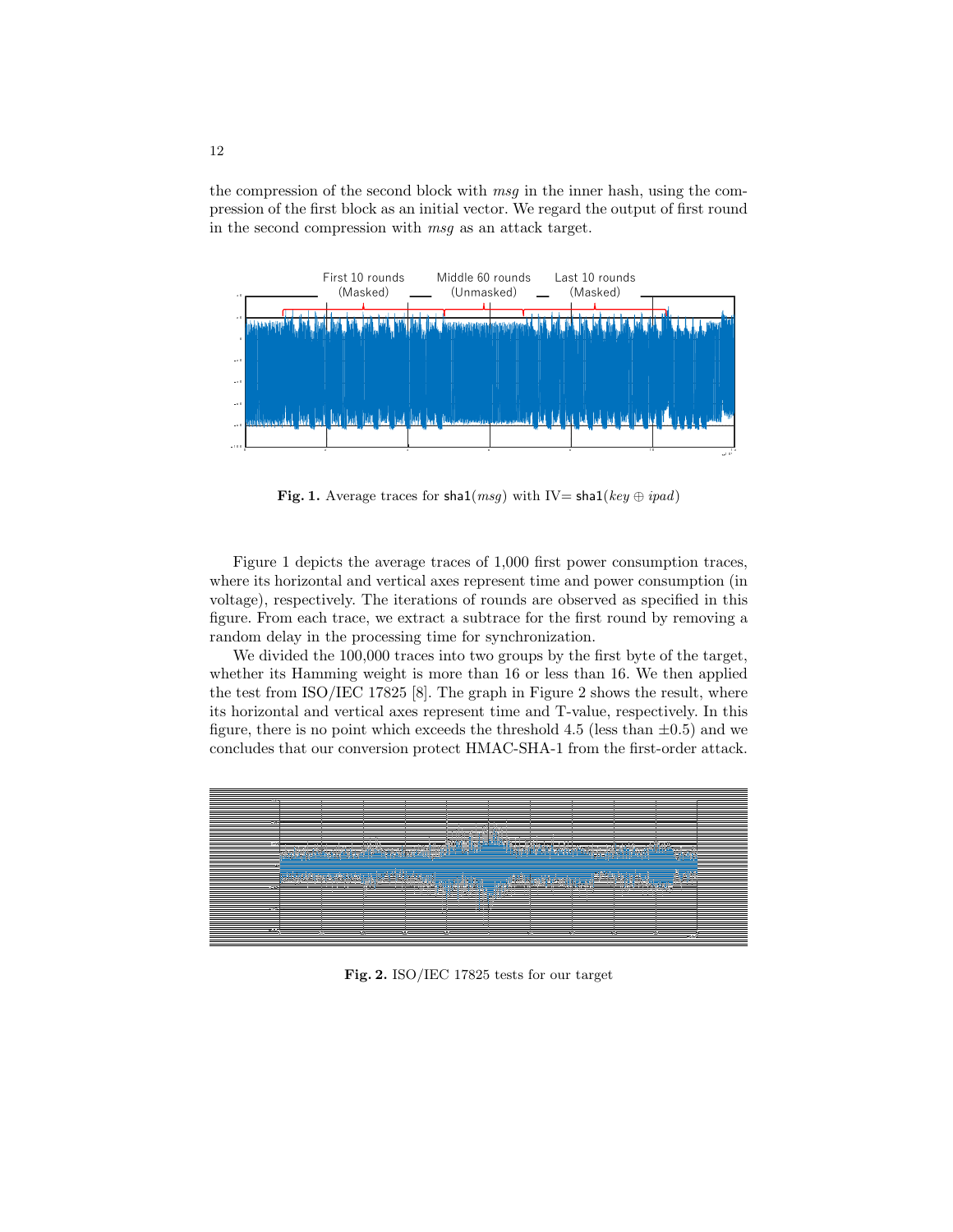## **5 Discussions**

As we explained in Section 3.3, our algorithm requires fewer operations than the previous algorithms to convert the arithmetic mask to the Boolean one. Moreover, as shown in Section 4.3, our algorithm gives a secure implementation against the first-order side-channel attack.

#### **5.1 Branches**

Unlike the previous algorithms, ours has branches of operations based on *i* and *n* as in Algorithm 5. Note that, since *i* and *n* do not depend on the sensitive data, these branches leak no information about secret inputs. However, it increases the execution time as it is. As for the branches conditioned by  $n = \max(\lceil \log_2(k-1) \rceil, 1)$ , if an architecture, especially, the size of addition *k*, is determined in advance, it is sufficient to implement a corresponding one of the operation sequences without a branch on *n*. As for the branch conditioned by *i*, on the other hand, we can remove it if the implementation of **for** loop is unrolled. This leads a trade-off between the time and the code size. In our previous experiment, we implemented the unrolled<sup>2</sup> architecture in Algorithm 5.

### **5.2 Conversion of Higher-Order Masking**

In this paper, we gave an arithmetic-to-Boolean conversion algorithm for a firstorder masking. Following the discussion of [5, Section 6], our algorithm is extensible to a conversion of higher-order masking, as well as the Coron et al.'s algorithm.

## **6 Conclusion**

In this paper, we proposed another improved conversion algorithm from the Coron et al.'s one, by reducing operations over subroutines. Our experiments, with the IPA test vehicle smartcard, showed that our conversion correctly worked as a countermeasure against the first-order attack. Discussions on sophisticated attacks such as (non-)profiled attacks and their countermeasures are our future works.

## **Acknowledgement**

In this paper, we use the test vehicle smartcard from IPA. We would like to thank anonymous reviewers for their fruitful comments on the previous version of this manuscript.

<sup>&</sup>lt;sup>2</sup> Note that the implementation of SHA-1 is in the rolled architecture.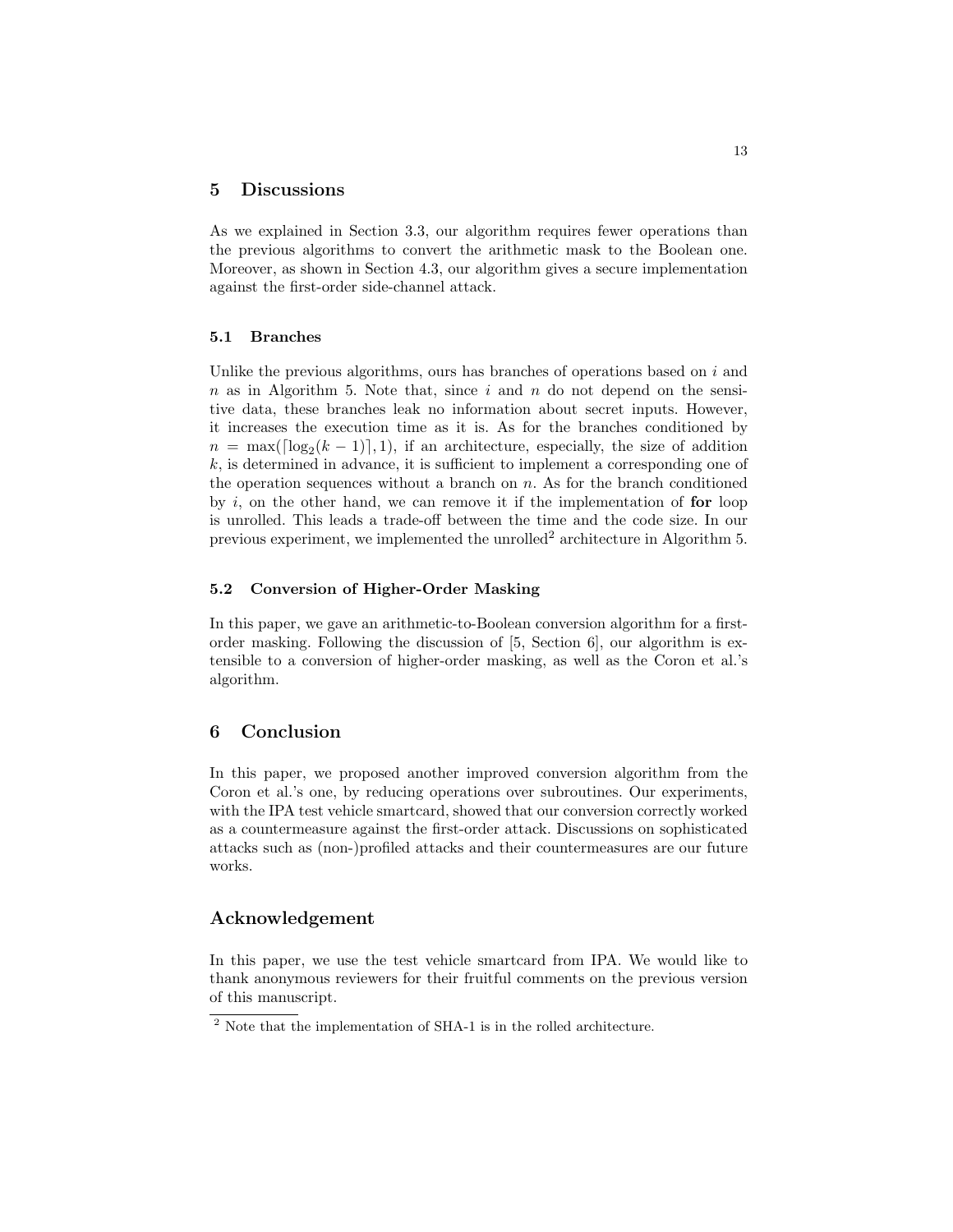## **References**

- 1. Sonia Bela¨ıd, Luk Bettale, Emmanuelle Dottax, Laurie Genelle, and Franck Rondepierre. Differential power analysis of HMAC SHA-2 in the hamming weight model. In Pierangela Samarati, editor, *SECRYPT 2013 - Proceedings of the 10th International Conference on Security and Cryptography*, pages 230–241. SciTePress, 2013.
- 2. Mihir Bellare, Ran Canetti, and Hugo Krawczyk. Keying hash functions for message authentication. In Neal Koblitz, editor, *Advances in Cryptology - CRYPTO '96, 16th Annual International Cryptology Conference, Santa Barbara, California, USA, August 18-22, 1996, Proceedings*, volume 1109 of *Lecture Notes in Computer Science*, pages 1–15. Springer, 1996.
- 3. Alex Biryukov, Daniel Dinu, Yann Le Corre, and Aleksei Udovenko. Optimal first-order Boolean masking for embedded IoT devices. In Thomas Eisenbarth and Yannick Teglia, editors, *Smart Card Research and Advanced Applications - 16th International Conference, CARDIS 2017*, volume 10728 of *Lecture Notes in Computer Science*, pages 22–41. Springer, 2018.
- 4. Suresh Chari, Charanjit S. Jutla, Josyula R. Rao, and Pankaj Rohatgi. Towards sound approaches to counteract power-analysis attacks. In Michael J. Wiener, editor, *Advances in Cryptology - CRYPTO '99, 19th Annual International Cryptology Conference, Santa Barbara, California, USA, August 15-19, 1999, Proceedings*, volume 1666 of *Lecture Notes in Computer Science*, pages 398–412. Springer, 1999.
- 5. Jean-S´ebastien Coron, Johann Großsch¨adl, Mehdi Tibouchi, and Praveen Kumar Vadnala. Conversion from arithmetic to Boolean masking with logarithmic complexity. In Gregor Leander, editor, *Fast Software Encryption - 22nd International Workshop, FSE 2015*, volume 9054 of *Lecture Notes in Computer Science*, pages 130–149. Springer, 2015.
- 6. Louis Goubin. A sound method for switching between Boolean and arithmetic masking. In Cetin Kaya Koç, David Naccache, and Christof Paar, editors, *Cryptographic Hardware and Embedded Systems - CHES 2001*, volume 2162 of *Lecture Notes in Computer Science*, pages 3–15. Springer, 2001.
- 7. Toru Hashimoto and Boutheina Chetali. High level CC certification in Japan. In *The 2013 International Common Criteria Conference, ICCC 2013*, 2013. https://www.commoncriteriaportal.org/iccc/ICCC arc/presentations/T2 D1 4 30pm Hashimoto High Level CC Certs.pdf.
- 8. ISO/IEC. *ISO/IEC 17825. Information technology Security techniques Testing methods for the mitigation of non-invasive attack classes against cryptographic modules*. ISO/IEC, 2016.
- 9. Bernhard Jungk, Richard Petri, and Marc Stöttinger. Efficient side-channel protections of ARX ciphers. *IACR Transactions on Cryptographic Hardware and Embedded Systems*, 1(3):627–653, 2018.
- 10. Paul C. Kocher. Timing attacks on implementations of Diffie-Hellman, RSA, DSS, and other systems. In Neal Koblitz, editor, *Advances in Cryptology - CRYPTO '96, 16th Annual International Cryptology Conference, Santa Barbara, California, USA, August 18-22, 1996, Proceedings*, volume 1109 of *Lecture Notes in Computer Science*, pages 104–113. Springer, 1996.
- 11. Paul C. Kocher, Joshua Jaffe, and Benjamin Jun. Differential power analysis. In Michael J. Wiener, editor, *Advances in Cryptology - CRYPTO '99, 19th Annual International Cryptology Conference*, volume 1666 of *Lecture Notes in Computer Science*, pages 388–397. Springer, 1999.

#### 14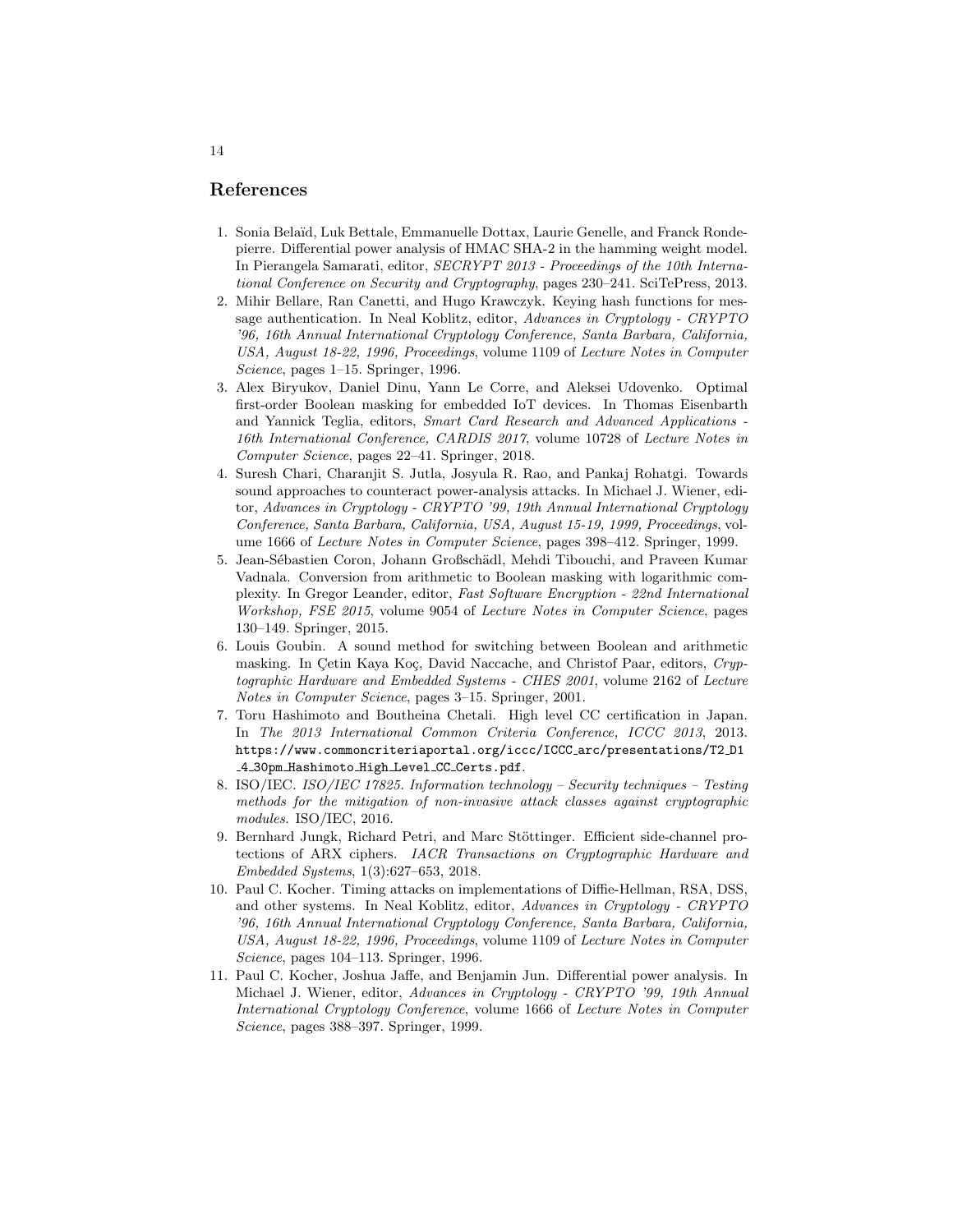- 12. Peter M. Kogge and Harold S. Stone. A parallel algorithm for the efficient solution of a general class of recurrence equations. *IEEE Trans. Computers*, 22(8):786–793, 1973.
- 13. Kerstin Lemke, Kai Schramm, and Christof Paar. DPA on n-bit sized Boolean and arithmetic operations and its application to IDEA, RC6, and the HMACconstruction. In Marc Joye and Jean-Jacques Quisquater, editors, *Cryptographic Hardware and Embedded Systems - CHES 2004*, volume 3156 of *Lecture Notes in Computer Science*, pages 205–219. Springer, 2004.
- 14. George Marsaglia. Xorshift RNGs. *Journal of Statistical Software*, 8:1–6, 2003.
- 15. Robert P. McEvoy, Michael Tunstall, Colin C. Murphy, and William P. Marnane. Differential power analysis of HMAC based on SHA-2, and countermeasures. In Sehun Kim, Moti Yung, and Hyung-Woo Lee, editors, *Information Security Applications, 8th International Workshop, WISA 2007*, volume 4867, pages 317–332. Springer, 2007.
- 16. National Institute of Advanced Industrial Science and Technology. Sidechannel Attack Standard Evaluation Board (SASEBO), SASEBO-W. 2012. http://satoh.cs.uec.ac.jp/SASEBO/en/board/sasebo-w.html.
- 17. National Institute of Standards and Technology (NIST). Federal Information Processing Standards Publication (FIPS) 197, Advanced Encryption Standard (AES). 2001. https://nvlpubs.nist.gov/nistpubs/fips/nist.fips.197.pdf.
- 18. National Institute of Standards and Technology (NIST). Federal Information Processing Standards Publication (FIPS) 198-1, The Keyed-Hash Message Authentication Code (HMAC). 2008. https://nvlpubs.nist.gov/nistpubs/fips/nist.fips.198-1.pdf.
- 19. National Institute of Standards and Technology (NIST). Federal Information Processing Standards Publication (FIPS) 180-4, Secure Hash Standard (SHS). 2015. http://nvlpubs.nist.gov/nistpubs/FIPS/NIST.FIPS.180-4.pdf.
- 20. Tobias Schneider, Amir Moradi, and Tim Güneysu. Arithmetic addition over boolean masking - towards first- and second-order resistance in hardware. In Tal Malkin, Vladimir Kolesnikov, Allison Bishop Lewko, and Michalis Polychronakis, editors, *Applied Cryptography and Network Security - 13th International Conference, ACNS 2015, New York, NY, USA, June 2-5, 2015, Revised Selected Papers*, volume 9092 of *Lecture Notes in Computer Science*, pages 559–578. Springer, 2015.
- 21. Yoo-Seung Won and Dong-Guk Han. Efficient conversion method from arithmetic to boolean masking in constrained devices. In Sylvain Guilley, editor, *Constructive Side-Channel Analysis and Secure Design - 8th International Workshop, COSADE 2017, Paris, France, April 13-14, 2017, Revised Selected Papers*, volume 10348 of *Lecture Notes in Computer Science*, pages 120–137. Springer, 2017.

# **A Arithmetic-to-Boolean Conversion based on Biryukov et al.'s Addition**

Based on the Biryukov et al.'s masked addition of Algorithm 3, an arithmeticto-Boolean conversion is naturally derived. Algorithm 7 shows the conversion. It requires two random masks as ours does.